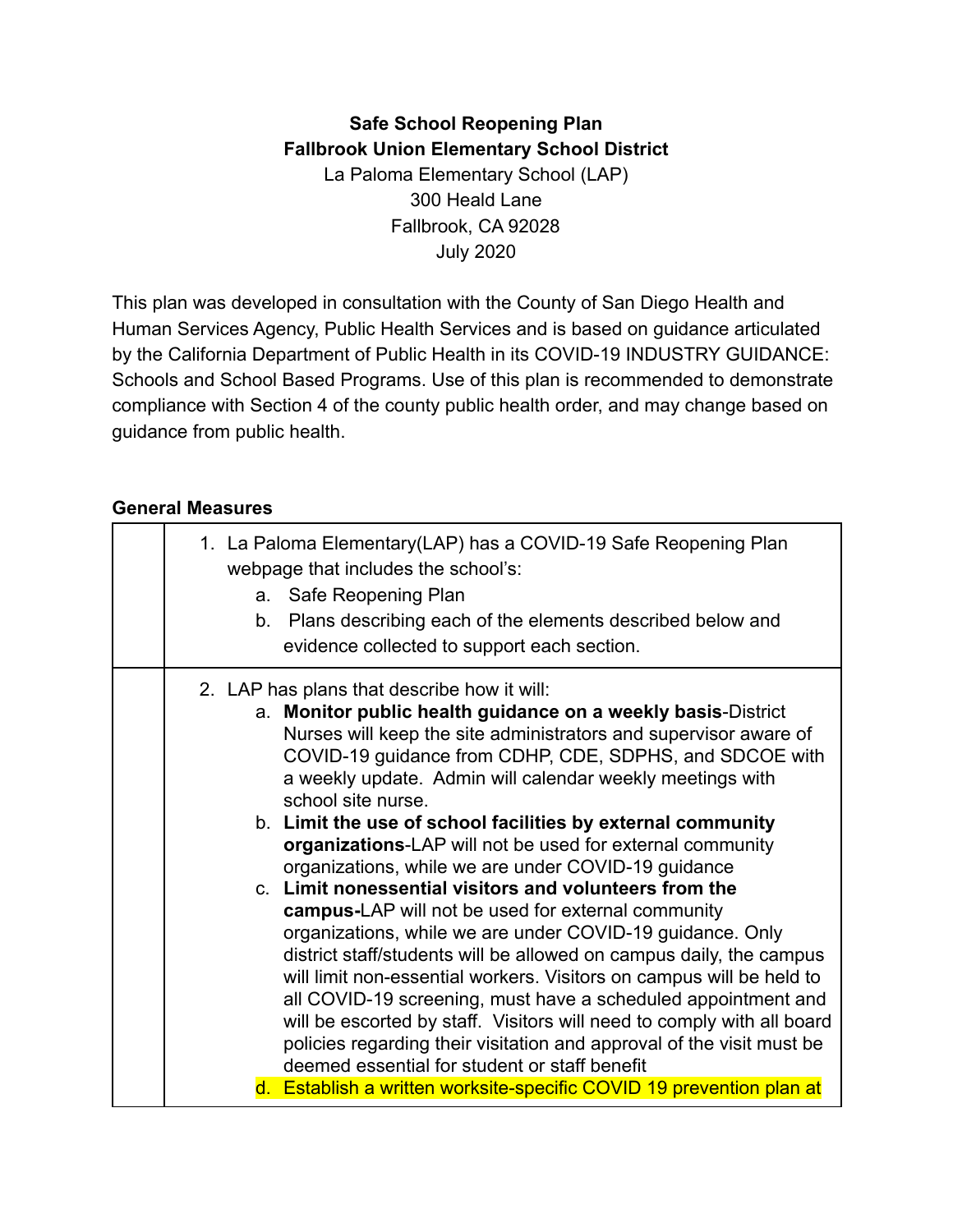| every facility, perform a comprehensive risk assessment of all<br>work areas and work tasks, and designate a person at each<br>school to implement the plan.                                                                                                                                                                                                                                                                                                                                                                                                                                                                                                                                                                                    |
|-------------------------------------------------------------------------------------------------------------------------------------------------------------------------------------------------------------------------------------------------------------------------------------------------------------------------------------------------------------------------------------------------------------------------------------------------------------------------------------------------------------------------------------------------------------------------------------------------------------------------------------------------------------------------------------------------------------------------------------------------|
| 3. LAP has plans to describe how it will support students with access and<br>functional needs who may be at increased risk of becoming infected or<br>having unrecognized illness due to COVID-19, including:<br>a. Review existing student health plans to identify students who<br>may need additional accommodations-Teachers/staff are<br>regularly reviewing student health plans to identify students who<br>may need additional accommodations. Teachers/staff annually<br>are trained by district nurses to support students with specific<br>health needs, how to manage Epipens, bloodborne pathogens,<br>and manage students with diabetes. All health plans reviewed<br>with teachers and admin at Beg of Year and ongoing with new |
| students.<br>b. A process for engaging families for potentially unknown<br>concerns that may need to be accommodated-<br>c. Identification of additional preparations for classroom and<br>non-classroom environments need for groups that might be<br>at increased risk of becoming infected or having<br>unrecognized illnesses. These include individuals who:                                                                                                                                                                                                                                                                                                                                                                               |
| Have limited mobility or require prolonged and close<br>i.<br>contact with others, such as direct support providers<br>and family members-FUESD has identified all students<br>with special needs. Students with unique needs are<br>serviced first in specialized classrooms and when<br>applicable participate in our supplemental programs.<br>Additional training and protocols have been put in place to<br>match the needs of the students and their IEPs<br>Have trouble understanding information or practicing<br>ii.<br>preventive measures, such as hand washing and<br>physical distancing-See above (i)                                                                                                                            |
| May not be able to communicate symptoms of<br>iii.<br>illness-See above (i)                                                                                                                                                                                                                                                                                                                                                                                                                                                                                                                                                                                                                                                                     |
| 4. LAP has complied with Cal-OSHA requirements to:<br>a. Conduct site-specific hazard assessments-Through the JPA all<br>staff participated in Cal-OSHA training to understand hazard<br>assessment                                                                                                                                                                                                                                                                                                                                                                                                                                                                                                                                             |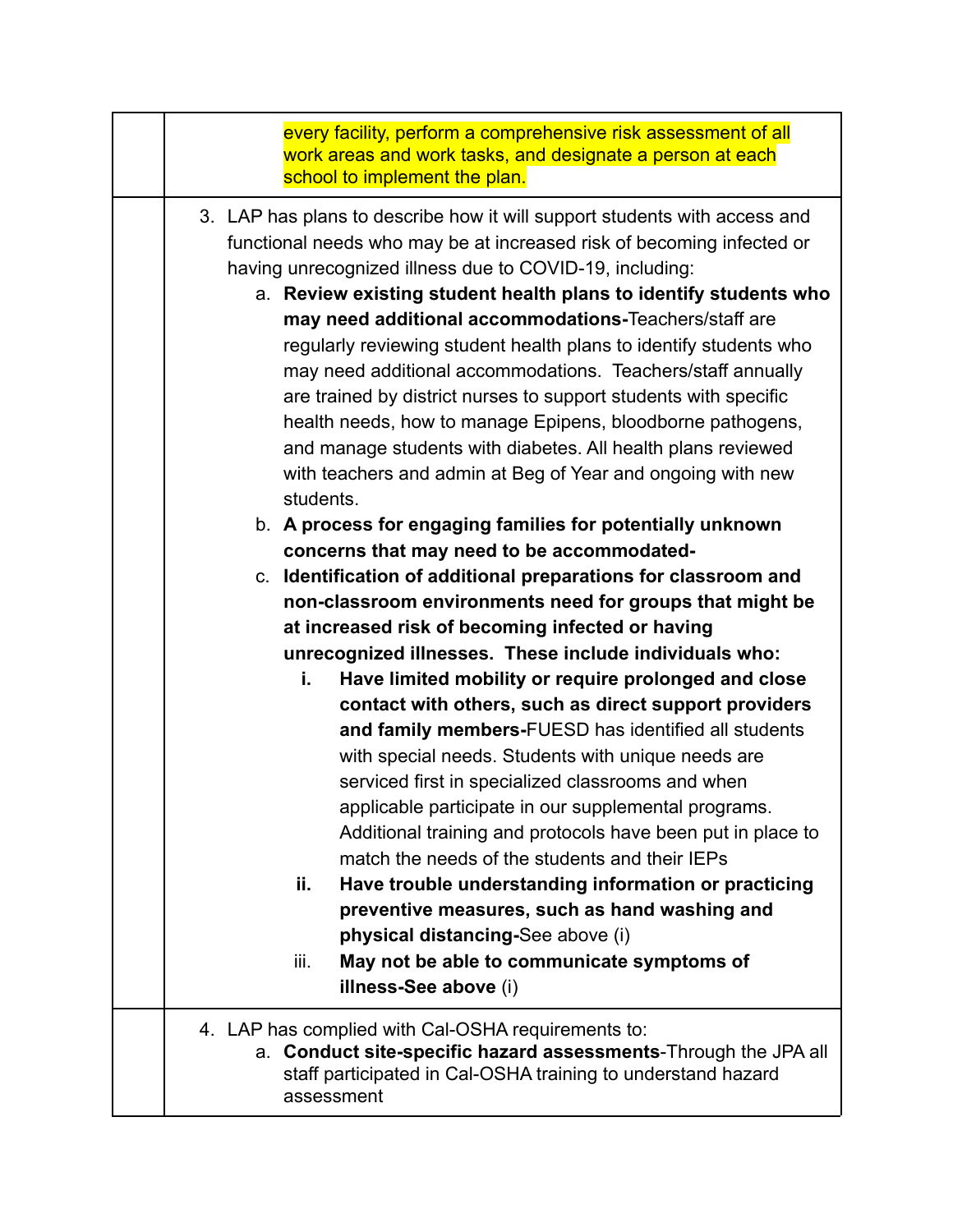#### b. **Develop and Implement an effective plan to protect employees-**Staff understands how to appropriately use and store supplies provided and the types of protections needed based on material use

#### **Promote Healthy Hygiene Practices**

| 5. LAP has developed plans to teach and reinforce washing hands,<br>avoiding contact with one's eyes, nose, and mouth, and covering coughs<br>and sneezes among students and staff. School has developed K-3 and<br>4-8 Safety Protocols, which are available to all staff and all staff will be<br>trained. The plans describe how the school will teach students and<br>remind to:<br>a. Use tissue to wipe their nose and to cough/sneeze inside a tissue<br>or their elbow<br>b. Wash their hands frequently throughout the day, including before<br>and after eating; after coughing or sneezing; after classes where<br>they handle shared items, such as outside recreation, art, or<br>shop; after being outside; and before and after using the restroom<br>c. Wash their hands for 20 seconds with soap, rubbing thoroughly<br>after application. Soap products marketed as "antimicrobial" are<br>not necessary or recommended.<br>d. Use fragrance-free hand sanitizer when handwashing is not |                                                                                                                                                                                                                                                                                                                                                                          |
|------------------------------------------------------------------------------------------------------------------------------------------------------------------------------------------------------------------------------------------------------------------------------------------------------------------------------------------------------------------------------------------------------------------------------------------------------------------------------------------------------------------------------------------------------------------------------------------------------------------------------------------------------------------------------------------------------------------------------------------------------------------------------------------------------------------------------------------------------------------------------------------------------------------------------------------------------------------------------------------------------------|--------------------------------------------------------------------------------------------------------------------------------------------------------------------------------------------------------------------------------------------------------------------------------------------------------------------------------------------------------------------------|
|                                                                                                                                                                                                                                                                                                                                                                                                                                                                                                                                                                                                                                                                                                                                                                                                                                                                                                                                                                                                            | practicable                                                                                                                                                                                                                                                                                                                                                              |
|                                                                                                                                                                                                                                                                                                                                                                                                                                                                                                                                                                                                                                                                                                                                                                                                                                                                                                                                                                                                            | i.<br>Ethyl alcohol-based hand sanitizers are preferred and<br>should be used when there is the potential of unsupervised<br>use by children. Isopropyl hand sanitizers are more toxic<br>when ingested or absorbed in skin<br>Do not use hand sanitizers that may contain methanol which can<br>ii.                                                                     |
|                                                                                                                                                                                                                                                                                                                                                                                                                                                                                                                                                                                                                                                                                                                                                                                                                                                                                                                                                                                                            | be hazardous when ingested or absorbed.                                                                                                                                                                                                                                                                                                                                  |
|                                                                                                                                                                                                                                                                                                                                                                                                                                                                                                                                                                                                                                                                                                                                                                                                                                                                                                                                                                                                            | iii.<br>Children under age 9 shall use hand sanitizer under adult<br>supervision only. Poison Control will be called if<br>consumed: 1-800-222-1222, along with other appropriate<br>authorities                                                                                                                                                                         |
|                                                                                                                                                                                                                                                                                                                                                                                                                                                                                                                                                                                                                                                                                                                                                                                                                                                                                                                                                                                                            | 6. LAP has developed plans to ensure that staff and students wash their<br>hands or use hand sanitizer frequently throughout the day. The plan<br>describes how the school will:<br>a. Provide regular and frequent access to handwashing<br>facilities, including, to the extent practicable, handwashing<br>stations near classrooms-Routines will be established that |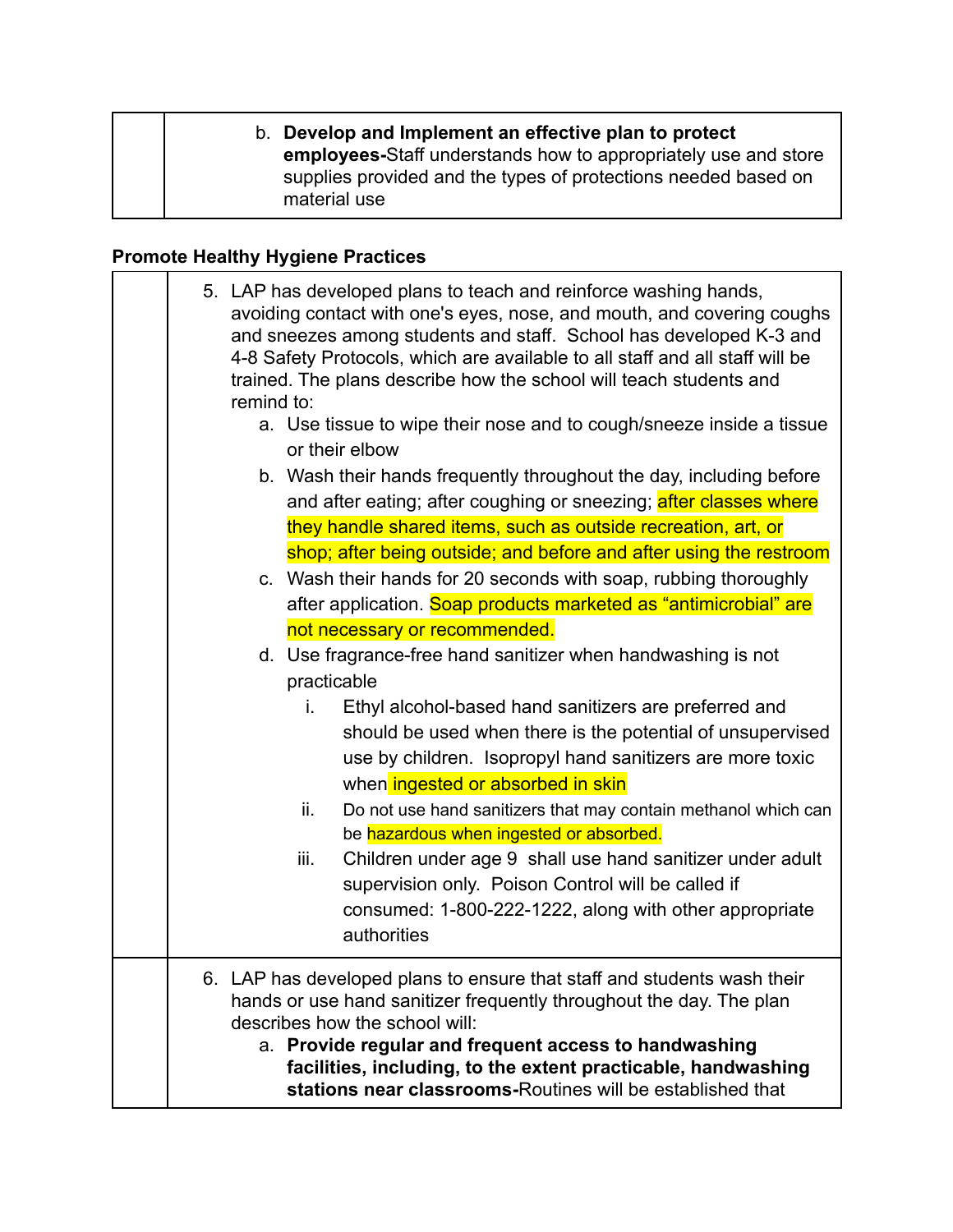| provide regular and frequent access to handwashing facilities<br>(classroom sinks, handwashing stations, and restroom sinks)<br>inside or near classrooms<br>b. Prevent congregations in bathrooms-appropriate adult<br>supervision will be provided in and near the restrooms at all times<br>c. Develop routines enabling students and staff to regularly<br>wash their hands at staggered intervals- Implement routines<br>enabling students and staff to regularly wash their hands at<br>staggered intervals<br>d. Develop routines enabling students and staff to use hand<br>sanitizer when necessary-Procedures will be established that<br>reinforce use of hand sanitizer if hand washing is not practicable,<br>upon arrival at school, before snack/meals, after water play, and<br>as a part of transitions<br>a. Ensure adequate supplies to support healthy hygiene<br>behaviors, including soap, tissues, no-touch trash cans, face<br>coverings, and hand sanitizers with at least 60 percent ethyl<br>alcohol for staff and children who can safely use hand sanitizer.                                                                               |
|-------------------------------------------------------------------------------------------------------------------------------------------------------------------------------------------------------------------------------------------------------------------------------------------------------------------------------------------------------------------------------------------------------------------------------------------------------------------------------------------------------------------------------------------------------------------------------------------------------------------------------------------------------------------------------------------------------------------------------------------------------------------------------------------------------------------------------------------------------------------------------------------------------------------------------------------------------------------------------------------------------------------------------------------------------------------------------------------------------------------------------------------------------------------------|
| 7. LAP has developed plans to teach and reinforce the use of cloth face<br>coverings, masks, or face shields. The plans include, but is not limited<br>to:<br>a. Unless otherwise required by the state, county or school<br>district, all employees and visitors should wear a face<br>covering when physical distancing is not practicable-<br>Requirement is that all employees, classified and<br>i.<br>certificated, and visitors are to wear a face covering at all<br>times<br>1. Facial shields will be allowed in place of face<br>coverings when interacting and working directly with<br>students either in the classroom or during outdoor<br>play activities<br>Students will wear face coverings as outlined:<br>ii.<br>1. Pre-k through 2nd grade - strongly encouraged as much<br>as possible<br>2. 3rd through 8th grade - at all times, unless exempt.<br>Students who refuse to wear a facial covering will be<br>sent home.<br>3. A face covering or shield should be removed for meals,<br>snacks, or outdoor recreation. Student facial coverings<br>should be stored in a clean paper bag.<br>4. Students may bring a face covering from home or |
| one will be provided at school                                                                                                                                                                                                                                                                                                                                                                                                                                                                                                                                                                                                                                                                                                                                                                                                                                                                                                                                                                                                                                                                                                                                          |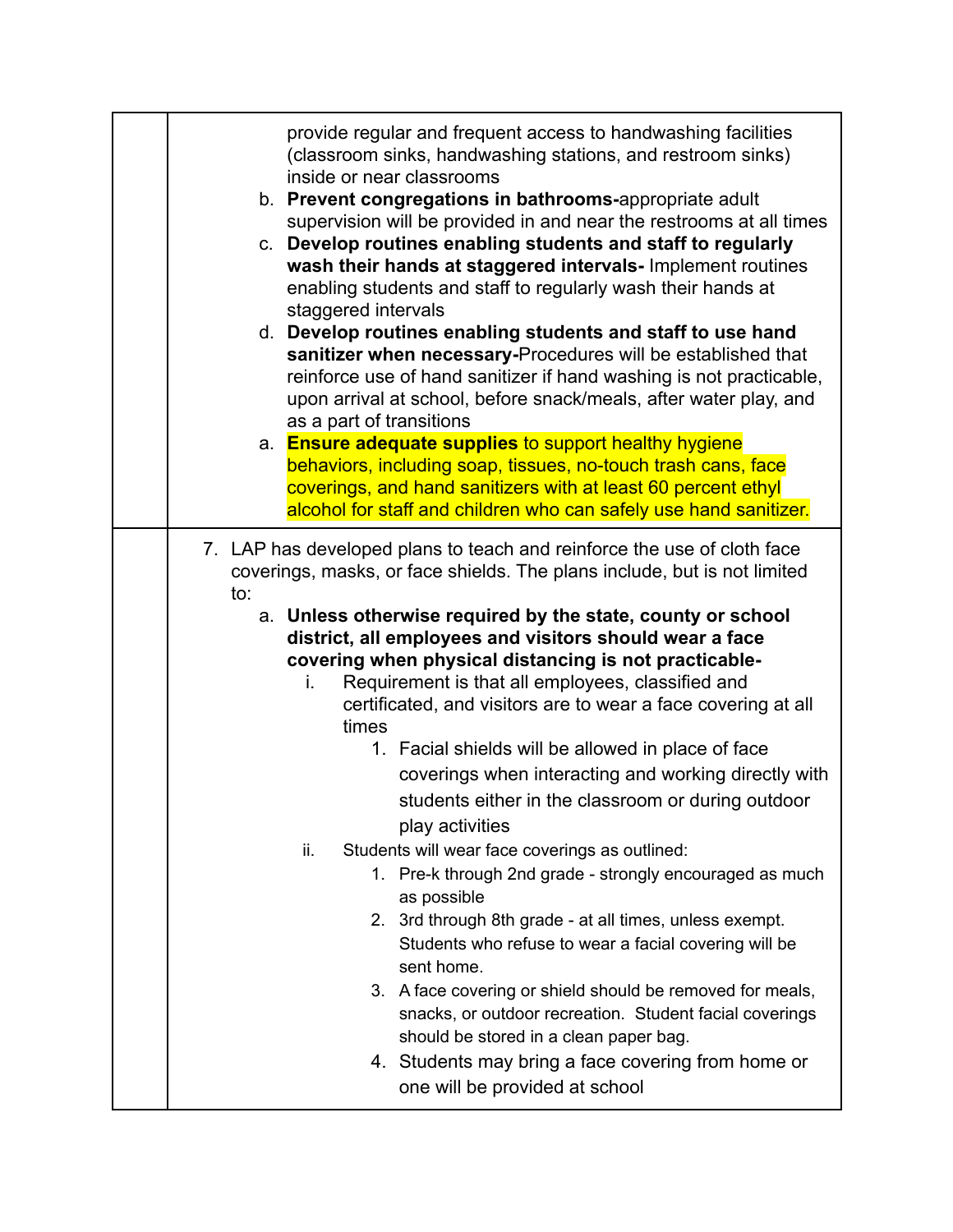| 5. Information contained in the CDPH Guidance for the<br>Use of Face Coverings should be provided to staff<br>and families, which discusses the circumstances in<br>which face coverings must be worn and the<br>exemptions, as well as any policies, work rules, and<br>practices the employer has adopted to ensure the<br>use of face coverings. |
|-----------------------------------------------------------------------------------------------------------------------------------------------------------------------------------------------------------------------------------------------------------------------------------------------------------------------------------------------------|
| b. Describe situations when physical distancing may not be                                                                                                                                                                                                                                                                                          |
| practicable, such as school buses or other settings where                                                                                                                                                                                                                                                                                           |
| space may be insufficient                                                                                                                                                                                                                                                                                                                           |
| Physical distancing may not be practicable when<br>i.<br>transitioning to the classroom, through the office area, at<br>drop off and pick up, the drop off and pick up staging area<br>in the front of the school, or when transitioning to the lunch<br>area or outdoor restrooms, and, if applicable, school buses                                |
| c. Facial shields will be allowed in place of face coverings when it is                                                                                                                                                                                                                                                                             |
| necessary for a person's face to be visible during interactions                                                                                                                                                                                                                                                                                     |
| d. Information regarding proper use, removal, and washing of cloth                                                                                                                                                                                                                                                                                  |
| face coverings will be reviewed at the return to school training                                                                                                                                                                                                                                                                                    |
| and staff meeting with written instructions provided and with                                                                                                                                                                                                                                                                                       |
| parents at time of enrollment and prior to return to school. The<br>parent will be mailed information regarding all policies and                                                                                                                                                                                                                    |
| procedures related to COVID-19 Health and Safety.                                                                                                                                                                                                                                                                                                   |
|                                                                                                                                                                                                                                                                                                                                                     |
| 8. LAP has adequate supplies on hand to support healthy hygiene<br>behaviors, including soap, tissues, no-touch trash cans, face coverings<br>and hand sanitizers with 60 percent ethyl alcohol for staff and children<br>who can safely use hand sanitizer<br>a. The Fallbrook Union Elementary School district will work with the                 |
| California Governor's Office of Emergency Services (CalOES)                                                                                                                                                                                                                                                                                         |
| and the California Department of Public Health (CDPH) to ensure                                                                                                                                                                                                                                                                                     |
| continued support with procurement and distribution of personal                                                                                                                                                                                                                                                                                     |
| protective equipment for staff that require it. FUESD currently                                                                                                                                                                                                                                                                                     |
| has appropriate PPE supplies needed for staff                                                                                                                                                                                                                                                                                                       |
| 9. Employers should provide and ensure staff use face coverings and all<br>required protective equipment<br>a. LAP will provide a reusable face cover to all students, staff and<br>visitors who request/need one in accordance with CDPH<br>guidelines and all required protective equipment.                                                      |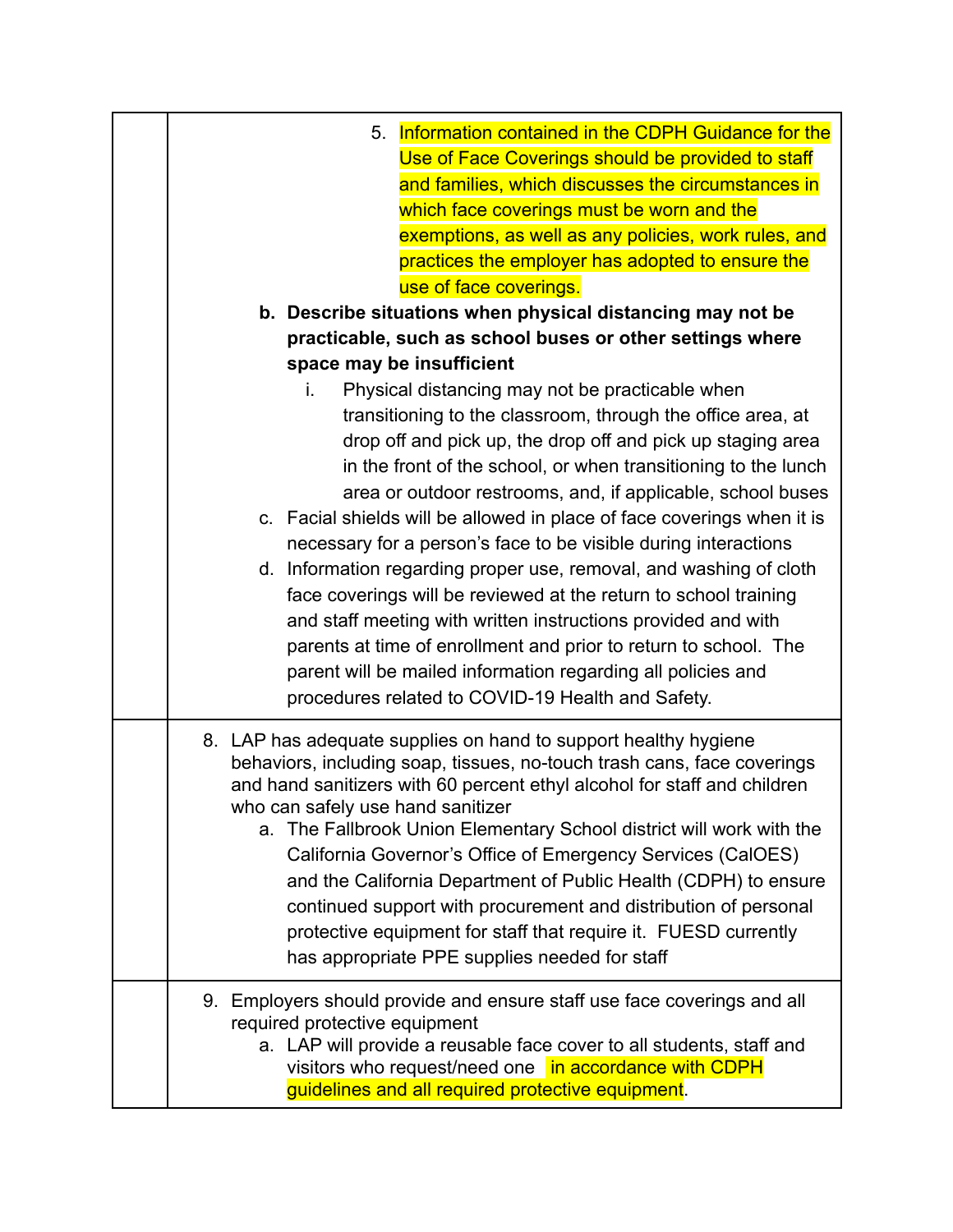| b. Front office supplies available to all and every staff member will<br>receive a safety kit with a facial coverings, hand sanitizer, wipes,<br>and kleenex                                                                                                                                                                                                                                                                                                                                                                                                                                                                                                                                                                                                                                                                                                                                           |
|--------------------------------------------------------------------------------------------------------------------------------------------------------------------------------------------------------------------------------------------------------------------------------------------------------------------------------------------------------------------------------------------------------------------------------------------------------------------------------------------------------------------------------------------------------------------------------------------------------------------------------------------------------------------------------------------------------------------------------------------------------------------------------------------------------------------------------------------------------------------------------------------------------|
| 10. The school has a sufficient supply of personal protective equipment<br>(PPE) necessary to protect employees. The plans specify the type of<br>PPE needed for tasks performed by employees<br>a. The Fallbrook Union Elementary School District has a sufficient<br>supply of personal protective equipment (PPE) necessary to<br>protect employees who require it and to implement plans. The<br>plans specify that the district has established PPE requirements<br>for various employee types and has made distinctions for<br>employees who require face coverings and/or facial shields<br>and/or PPE Masks, when applicable<br>This list of employee types is available upon request from<br>i.<br>the district office Human Resources Department<br>Employees will be trained upon return to work regarding<br>ii.<br>levels and types of PPE or facial covering will be required<br>for all |
| <b>Face Coverings</b>                                                                                                                                                                                                                                                                                                                                                                                                                                                                                                                                                                                                                                                                                                                                                                                                                                                                                  |
| 11. La Paloma will use face coverings in accordance with CDPH guidelines<br>unless a person is exempt as explained in the guidelines, particularly in<br>indoor environments, on school buses, and areas where physical<br>distancing alone is not sufficient to prevent disease transmission. Live<br>Oak has developed plans to:<br>a. Teach and reinforce use of face coverings, or face shields.<br>b. Remind students not to touch the face covering and to wash their<br>hands frequently.<br>c. Provide information to families on proper use, removal, and<br>washing of cloth face coverings.<br>d. Provide training on how people who are exempted from wearing<br>a face covering will be addressed.                                                                                                                                                                                        |

| <b>Ensure Teacher and Staff Safety</b> |                                                                                                                                                                                                                                                                                                                                                                |  |  |
|----------------------------------------|----------------------------------------------------------------------------------------------------------------------------------------------------------------------------------------------------------------------------------------------------------------------------------------------------------------------------------------------------------------|--|--|
|                                        | 12. La Paloma has developed plans to ensure teacher and staff safety. The<br>plans include, but are not limited to:<br>a. Ensuring staff maintain physical distancing from each other.<br>b. Ensuring staff use face coverings in accordance with CDPH<br>guidelines and Cal/OSHA standards.<br>c. Conducting all staff meetings, professional development and |  |  |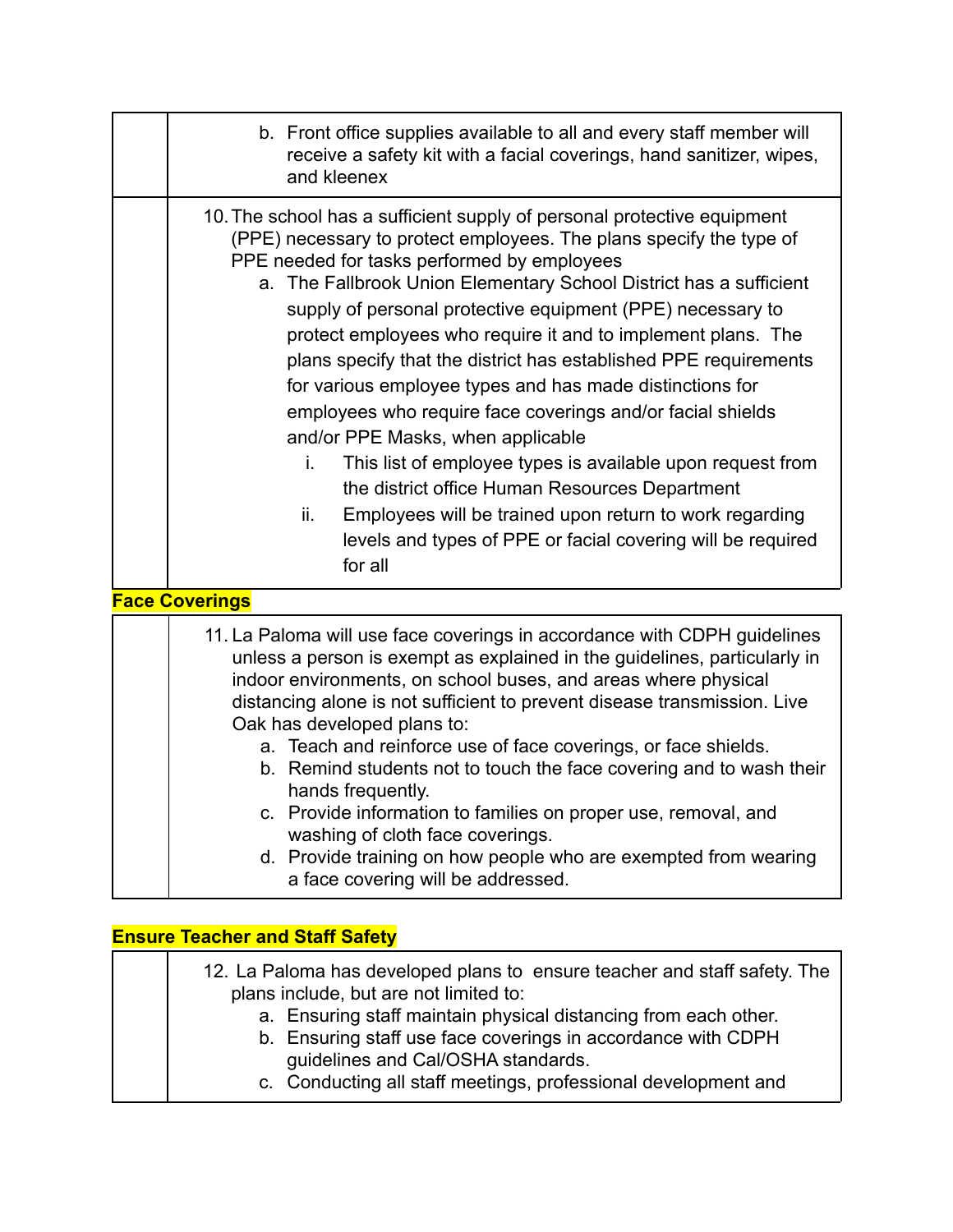| education, and other activities involving staff with physical<br>distancing measures in place, or virtually. |
|--------------------------------------------------------------------------------------------------------------|
| d. Minimizing the use of and congregation of adults in staff rooms,<br>break rooms, and other settings.      |
| e. Implement procedures for daily symptom monitoring for staff.                                              |

# **Intensify Cleaning, Disinfection and Ventilation**

| 13. All drinking fountains have been disabled (Refillable water bottle stations<br>may be used)<br>a. Refillable water bottles will be encouraged and this information<br>will be shared with parents<br>b. Classrooms will also provide single use water cups for students<br>who forget or did not have a refillable water bottle                                                                                                                                                                                                            |
|------------------------------------------------------------------------------------------------------------------------------------------------------------------------------------------------------------------------------------------------------------------------------------------------------------------------------------------------------------------------------------------------------------------------------------------------------------------------------------------------------------------------------------------------|
| 14. LAP has developed plans that describe how frequently touched<br>surfaces within the school will be cleaned and disinfected at least<br>daily, and as practicable, frequently throughout the day by trained<br>staff. Frequently touched surfaces include:<br>a. Door handles<br>b. Light switches<br>c. Sink handles<br>d. Bathroom surfaces<br>e. Tables<br>f. Student Desks<br>g. Chairs                                                                                                                                                 |
| 15. The Fallbrook Union Elementary School District has developed plans<br>that describe how:<br>a. Frequently touched surfaces on school buses will be cleaned and<br>disinfected at least daily, and as practicable, frequently<br>throughout the day by trained staff<br>b. Buses will be thoroughly cleaned after transporting any individual<br>who is exhibiting symptoms of COVID-19<br>c. Bus drivers are provided disinfectant wipes and disposable<br>gloves to support disinfection of frequently touched surfaces<br>during the day |
| 16. The Fallbrook Union Elementary School District has developed a plan<br>for cleaning and sanitation which incorporates the following elements:                                                                                                                                                                                                                                                                                                                                                                                              |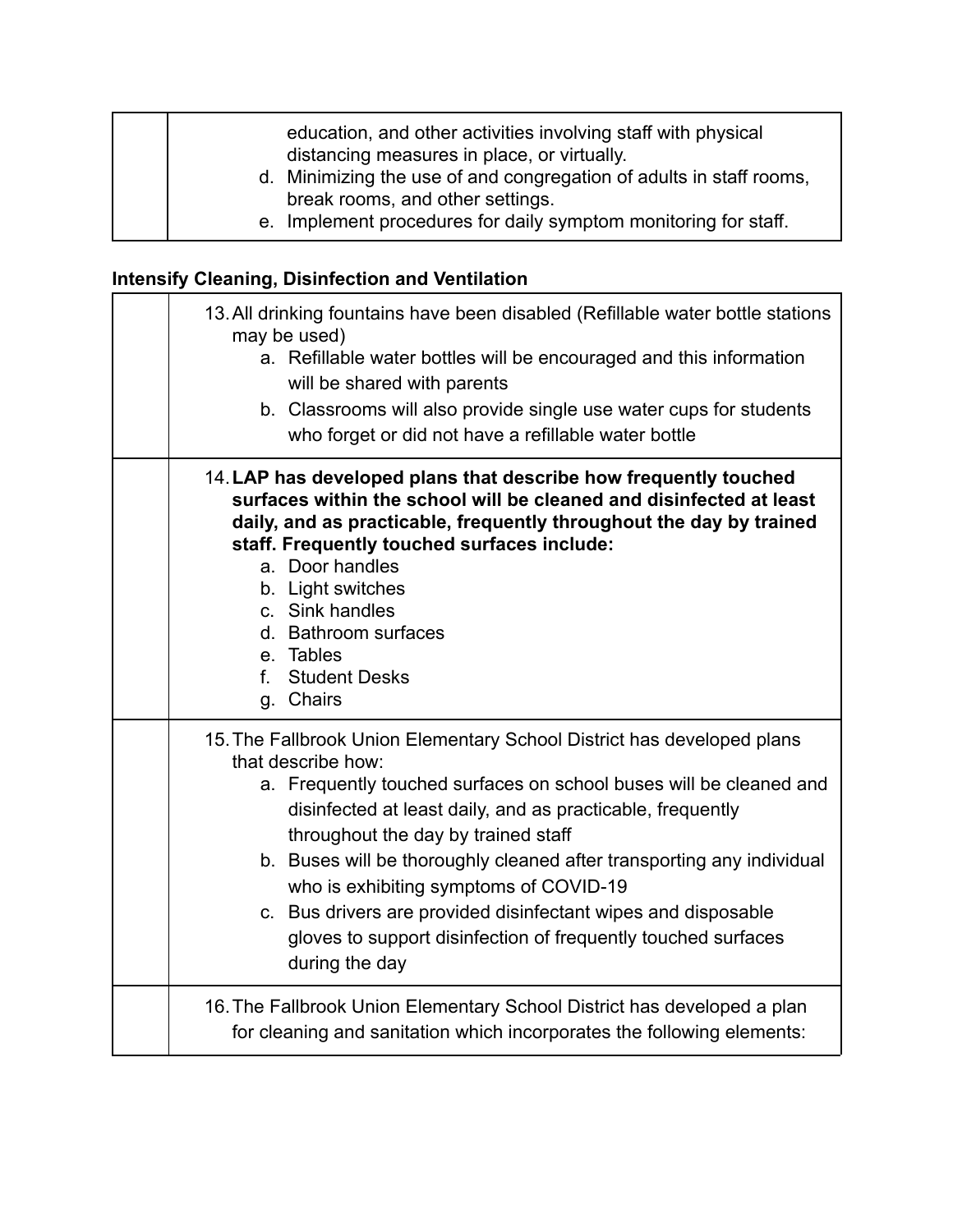|    | a. Primary cleaning products used are those approved for use<br>against COVID-19 on the Environmental Protection Agency<br>(EPA)-approved list "N" and follow product instruction                                                                                                                                                                                                                      |
|----|--------------------------------------------------------------------------------------------------------------------------------------------------------------------------------------------------------------------------------------------------------------------------------------------------------------------------------------------------------------------------------------------------------|
|    | b. To reduce the risk of asthma related to disinfecting, programs<br>should aim to select disinfectant products on list "N" with<br>asthma-safer ingredients (hydrogen peroxide, citric acid or lactic<br>acid)                                                                                                                                                                                        |
|    | c. Depending on supply chain availability, FUESD will attempt to<br>avoid products that mix these ingredients with peroxyacetic<br>(peracetic) acid, sodium hypochlorite (bleach) or quaternary<br>ammonium compounds, which can cause asthma                                                                                                                                                          |
|    | d. Use disinfectants labeled to be effective against emerging viral<br>pathogens, following label directions for appropriate dilution rates<br>and contact times. Provide employees training on the chemical<br>hazards, manufacturer's directions, Cal/OSHA requirements for<br>safe use and as applicable and required by the Healthy Schools<br>Act.                                                |
|    | e. Custodial staff with the responsibility of cleaning and disinfecting<br>the school site will be equipped with proper protective equipment,<br>including gloves, eye protection, respiratory protection, and other<br>appropriate protective equipment as required by the product<br>instructions. All products must be kept out of children's reach and<br>stored in a space with restricted access |
| f. | <b>FUESD has established cleaning and disinfecting schedules in</b><br>order to avoid both under and over use of cleaning products                                                                                                                                                                                                                                                                     |

# **Implementing Distancing/ Inside and Outside the Classroom**

| 17. LAP has developed plans that describe the measures that will be used<br>to maintain 6-feet between students in the following settings, as<br>practicable. If the school determines 6-feet cannot practicabley be<br>maintained between students in one or more of the following settings,<br>the plan also describes the reasons physical distancing is not<br>practicable for each setting and describes the measures that will be<br>used to maximize the space between students |
|----------------------------------------------------------------------------------------------------------------------------------------------------------------------------------------------------------------------------------------------------------------------------------------------------------------------------------------------------------------------------------------------------------------------------------------------------------------------------------------|
| a. School bus stops-Students will wear face coverings and line up<br>single file at minimum arms distance                                                                                                                                                                                                                                                                                                                                                                              |
| b. School buses-facial coverings or face shields as needed will be<br>worn to provide the least risk for student and driver. Each bus will<br>be equipped with extra unused face coverings.                                                                                                                                                                                                                                                                                            |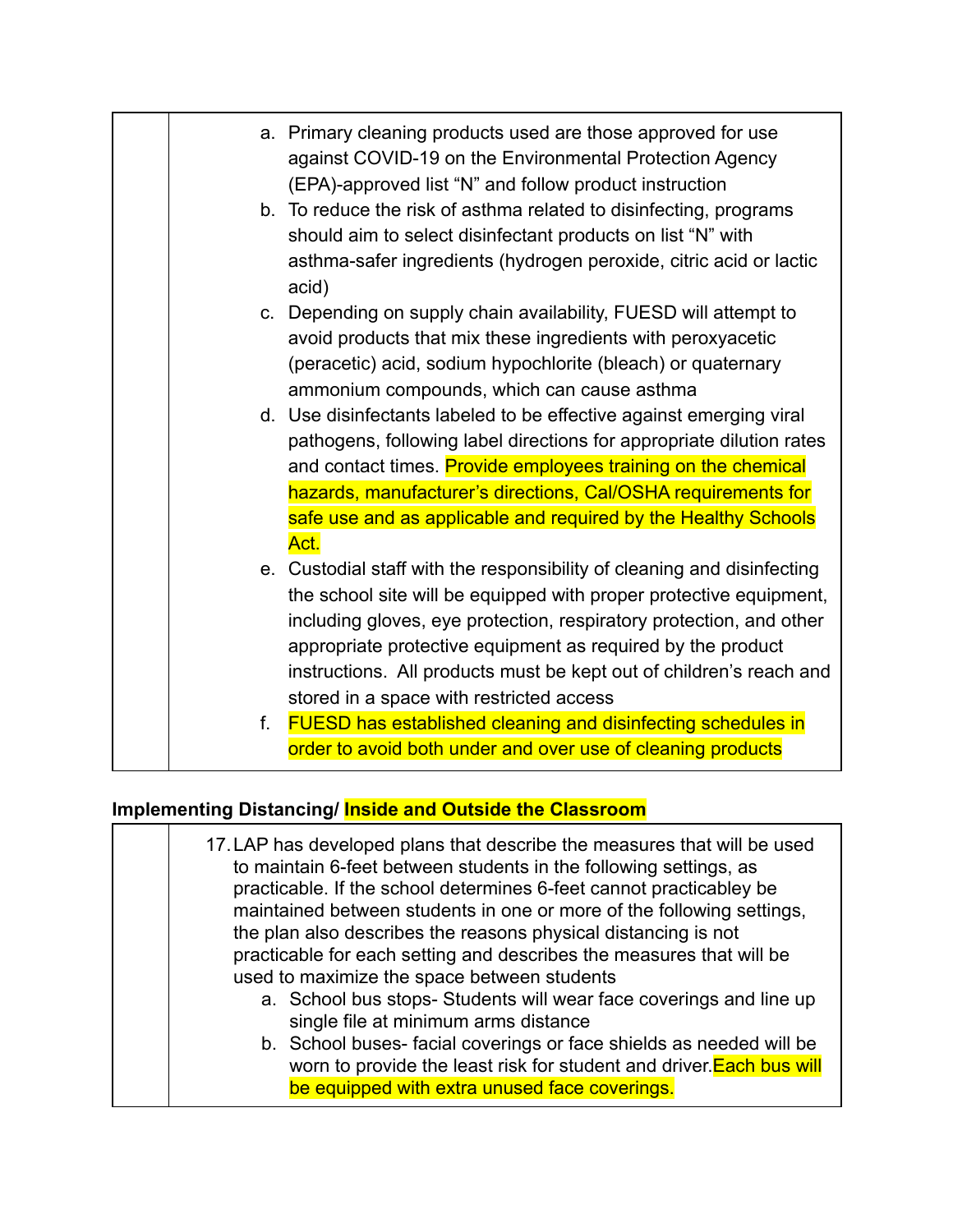|    | c. During daily symptom and temperature screening of students<br>masks will be worn and place markers will be visually provided to           |
|----|----------------------------------------------------------------------------------------------------------------------------------------------|
|    | support distancing                                                                                                                           |
|    | d. While students are entering campus and waiting for their first                                                                            |
|    | class to begin-students will be assigned outdoor assistants to<br>walk them to class and help students maintain social distance in           |
|    | an assigned area                                                                                                                             |
|    | e. During meal periods-students will be assigned a specific area                                                                             |
|    | designated only for their stable group with staggered transition                                                                             |
|    | times to support social distancing to the greatest extent possible                                                                           |
| f. | During recess- designated zones will be assigned to stable                                                                                   |
|    | groups to support social distancing. Students must remain in the                                                                             |
|    | same space and in cohorts as small and consistent as                                                                                         |
|    | practicable.<br>g. During passing periods- if other groups will be transitioning                                                             |
|    | simultaneously, students will wear facial coverings                                                                                          |
|    | h. Classrooms and other instructional spaces- will have desks and                                                                            |
|    | tables arranged to support social distancing to the greatest extent                                                                          |
|    | possible. Carpet markers will be used to support social distance                                                                             |
|    | spacing within the the stable group, and students within the                                                                                 |
|    | stable group will be assigned small group play centers allowing                                                                              |
| i. | for social distance<br>Restrooms- will be monitored to ensure that students will not                                                         |
|    | congregate and only one student will use the sink at a time. This                                                                            |
|    | will also allow for frequent cleaning and sanitizing between stable                                                                          |
|    | groups, as possible                                                                                                                          |
| j. | Locker rooms will not be used while we are under COVID-19                                                                                    |
|    | guidance                                                                                                                                     |
|    | k. While students are exiting the campus, during transitions, drop off<br>and pick up, or traveling through office space, masks will be worn |
|    | and a limit will be placed on how many people will be allowed in                                                                             |
|    | the office areas to ensure social distance to the greatest extent                                                                            |
|    | possible                                                                                                                                     |
|    | <b>I.</b> Activities that involve singing will only take place outdoors.                                                                     |
|    | m. Band and Choir practice and performances will not be permitted.                                                                           |
|    | n. School buses- Space will be maximized between students and                                                                                |
|    | between students and the driver and open windows to the<br>greatest extent practicable.                                                      |
|    | o. Before and After School programs-TBD                                                                                                      |
|    | p. Extracurricular and co-curricular programs will not be allowed                                                                            |
|    | while we are under COVID-19 guidance to ensure limited group                                                                                 |
|    | sizes and ensure that student groups remain stable to the                                                                                    |
|    | greatest extent possible                                                                                                                     |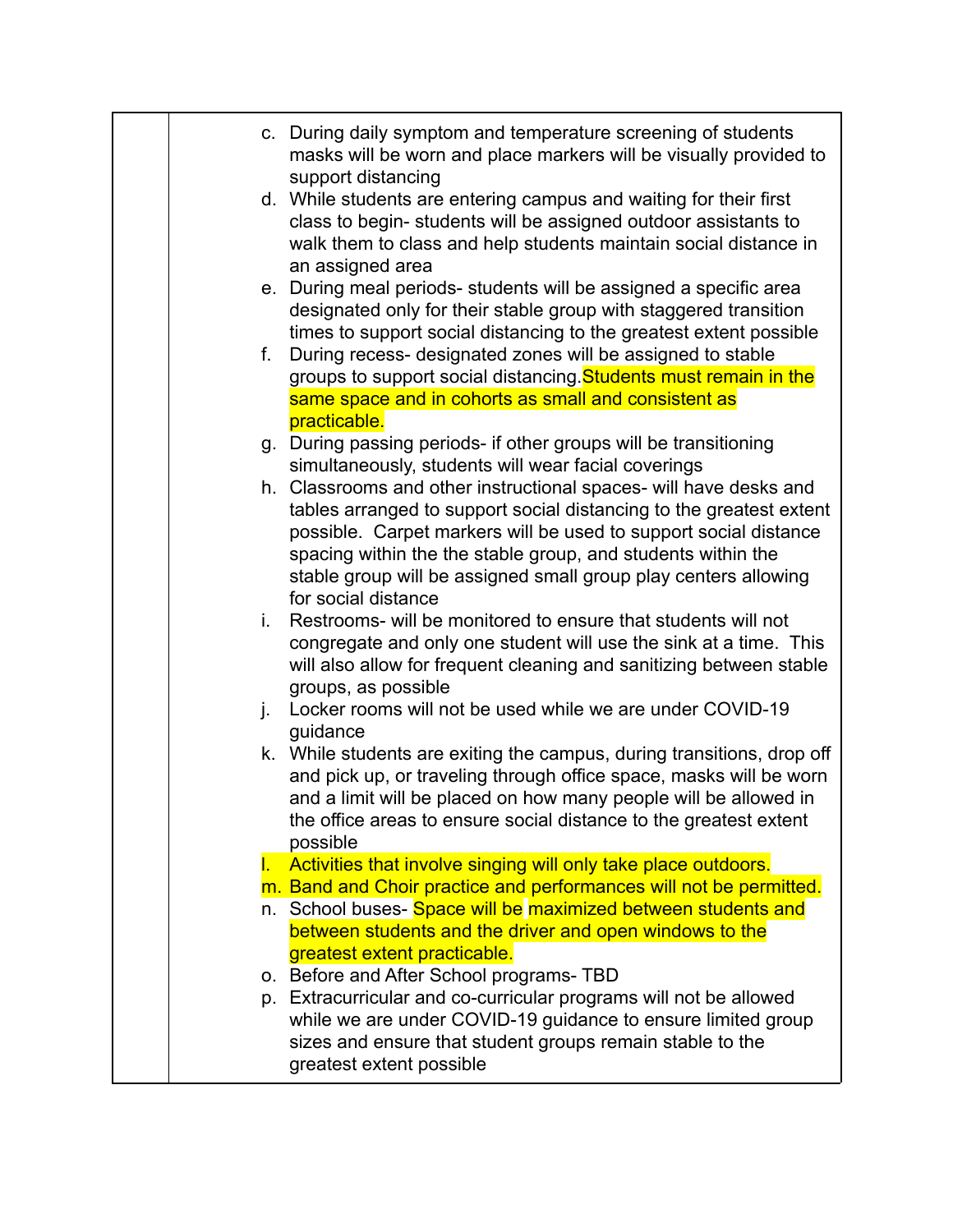| 18. LAP's plan for scheduling students uses the following measures to the<br>greatest extent practicable:<br>a. Staggered schedules for recess/outdoor activities. Schedule<br>created for TK-6 will be staggered                                                                                                                                                                                                                                                                                                                                                                                                                                                                                                                                                                                                                                                                                                                                                                                                                                                                                                                                                                                                                                                                                                                                                                                                    |
|----------------------------------------------------------------------------------------------------------------------------------------------------------------------------------------------------------------------------------------------------------------------------------------------------------------------------------------------------------------------------------------------------------------------------------------------------------------------------------------------------------------------------------------------------------------------------------------------------------------------------------------------------------------------------------------------------------------------------------------------------------------------------------------------------------------------------------------------------------------------------------------------------------------------------------------------------------------------------------------------------------------------------------------------------------------------------------------------------------------------------------------------------------------------------------------------------------------------------------------------------------------------------------------------------------------------------------------------------------------------------------------------------------------------|
| b. An arrival and departure routine that is outdoors and limits<br>visitors on the campus has been created to minimize scheduling<br>challenges for families<br>c. LAP has plans in place to escort students for drop off and pick<br>up, limiting visitors on campus and exchanges between stable<br>groups. By maintaining stable groups the school is limiting the<br>number of staff and adults in direct contact with students as well<br>as student-to-student contact<br>d. Other protocols will be in place to limit direct contact with others<br>as much as practicable                                                                                                                                                                                                                                                                                                                                                                                                                                                                                                                                                                                                                                                                                                                                                                                                                                    |
| 19. LAP's plan to limit student mixing uses the following measures to the<br>greatest extent practicable:<br>a. Students will remain in the same "stable" group in assigned<br>spaces, as consistently as practicable. These stable groups will<br>be made up of the small group of students and classroom<br>teachers, to the greatest extent possible<br>b. There will be minimal movement of students and teachers or staff<br>as much as practicable. Teachers will remain with the same<br>group of students for an entire session. Specific staff will be<br>assigned as outdoor staff, with facial covering protocols, to<br>support limited interactions between staff members. Due to the<br>age group of students, social distancing will need to be supported<br>by escorts throughout the campus<br>c. Activities will be redesigned to stagger schedules, assign play<br>zones, and support student groups to maintain stable groupings.<br>Furniture and play spaces will be designed to maintain separation<br>to the greatest extent possible<br>d. Staff has developed instructions and been trained to maximize<br>spacing and ways to minimize movements in both indoor and<br>outdoor spaces that are easy for students to understand and are<br>developmentally appropriate<br>e. Students are assigned their own individual cubbies for turning in<br>work and storing instructional materials |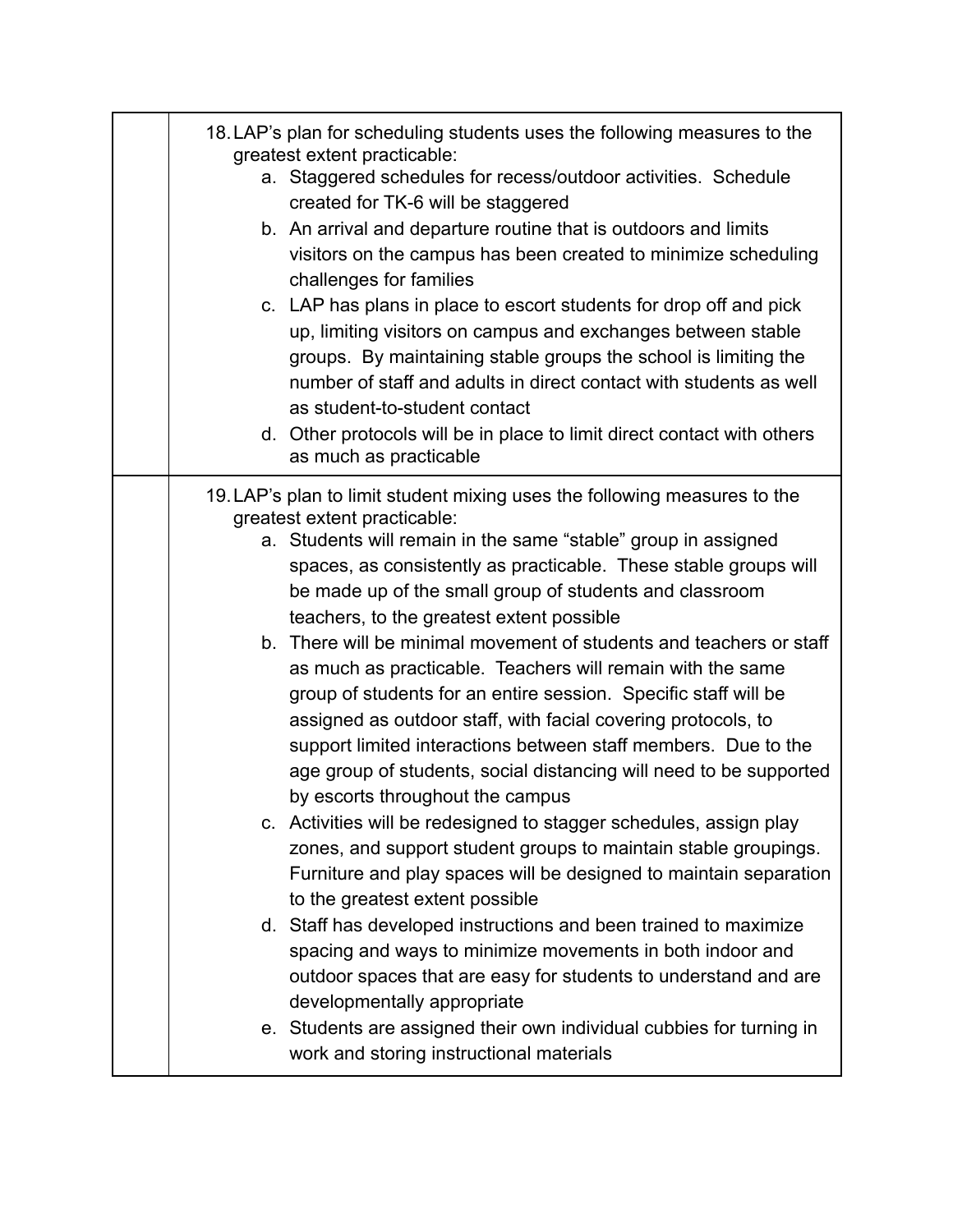| f. Schedules and plans have been developed to minimize<br>congregation on campus and movement between groups.<br>Entrance and exit routes for the main office and campus have<br>been designated<br>g. Outdoor play zones have been created, so that individual classes<br>can be assigned a designated area<br>h. Common areas will only be used when social distancing is<br>practicable. Common areas will be used in a staggered,<br>scheduled manner with properly spaced occupants and<br>disinfecting in between uses<br>Meals will be served in classrooms or outdoors, on designated<br>i.<br>days. All meals are individually served, sharing of food, utensils<br>and other meal items is prohibited<br>j. Visitors and volunteers on campus will be limited. Campus visits<br>are outlined in the board policy and the parent handbook and will<br>require adherence to COVID-19 Health and Safety protocols                                                                                                                                                                                                                                                                                                                                                                                                                              |
|-------------------------------------------------------------------------------------------------------------------------------------------------------------------------------------------------------------------------------------------------------------------------------------------------------------------------------------------------------------------------------------------------------------------------------------------------------------------------------------------------------------------------------------------------------------------------------------------------------------------------------------------------------------------------------------------------------------------------------------------------------------------------------------------------------------------------------------------------------------------------------------------------------------------------------------------------------------------------------------------------------------------------------------------------------------------------------------------------------------------------------------------------------------------------------------------------------------------------------------------------------------------------------------------------------------------------------------------------------|
| 20. LAP has developed plans to maximize space between seating and<br>desks. Distance teacher and other staff desks at least six feet away from<br>student desks. Consider ways to establish separation of students<br>through other means if practicable, such as, six feet between desks,<br>partitions between desks, markings on classroom floors to promote<br>distancing or arranging desks in a way that minimizes face-to-face<br>contact. The plans describe:<br>a. How physical distancing will be maintained<br>Classrooms - small group size, visual spacing reminders,<br>i.<br>designated play areas, tables, and student material<br>cubbies<br>School buses- when applicable, drivers and students will<br>ii.<br>be distanced appropriately, based on seating<br>arrangements, to the greatest extent possible<br>iii.<br>Outdoor tables and play zones will be established, and<br>staff will be assigned to support students with maintaining<br>appropriate distance and maintaining each stable group<br>b. Plexiglass and other barriers will be used to support the main<br>office reception area, and the quarantine space<br>c. When employees are working directly with students, including<br>students with disabilities or students that require physical<br>redirection, appropriate protective measures will be employed |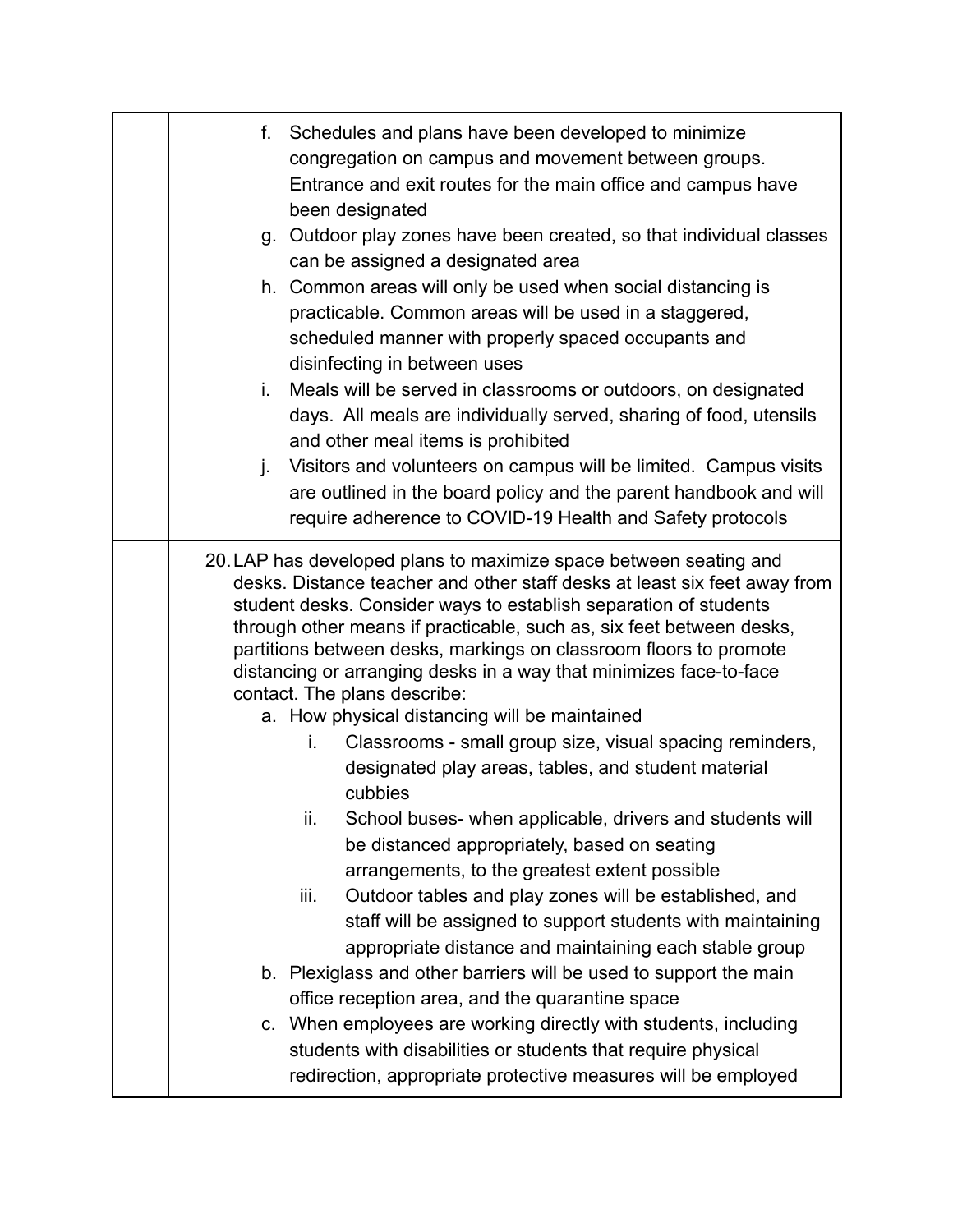| require close contact or that would promote congregating.<br>disinfect shared equipment between use by different people. |  | 21. LAP has developed a plan for sports and extracurricular activities<br>which incorporates the following elements:<br>a. LAP will not participate in outdoor and indoor sporting events,<br>assemblies, dances, rallies, field trips, and other activities that<br>b. LAP will avoid equipment sharing, and if unavoidable, clean and |
|--------------------------------------------------------------------------------------------------------------------------|--|-----------------------------------------------------------------------------------------------------------------------------------------------------------------------------------------------------------------------------------------------------------------------------------------------------------------------------------------|
|--------------------------------------------------------------------------------------------------------------------------|--|-----------------------------------------------------------------------------------------------------------------------------------------------------------------------------------------------------------------------------------------------------------------------------------------------------------------------------------------|

# **Limit Sharing**

| 22. LAP has developed plans that describe how it will limit use of shared<br>objects and equipment, and when unavoidable, how items will be<br>cleaned and disinfected between uses. Frequently shared objects<br>include but are not limited to toys, games, art supplies, learning aids,<br>books, electronic equipment, and playground equipment. LAP's plan<br>describes: |
|-------------------------------------------------------------------------------------------------------------------------------------------------------------------------------------------------------------------------------------------------------------------------------------------------------------------------------------------------------------------------------|
| a. Each student's belongings will be stored separately in their                                                                                                                                                                                                                                                                                                               |
| individual storage area. Personal belongings will be limited on                                                                                                                                                                                                                                                                                                               |
| campus and will be taken home each day to be cleaned                                                                                                                                                                                                                                                                                                                          |
| b. Such as crayons, glue, art supplies, etc, to the greatest extent                                                                                                                                                                                                                                                                                                           |
| practicable                                                                                                                                                                                                                                                                                                                                                                   |
| All classroom supplies will be limited to the use of the<br>İ.                                                                                                                                                                                                                                                                                                                |
| classroom stable group only                                                                                                                                                                                                                                                                                                                                                   |
| In between each session or stable group of students<br>ii.                                                                                                                                                                                                                                                                                                                    |
| shared items will be cleaned and disinfected between                                                                                                                                                                                                                                                                                                                          |
| uses                                                                                                                                                                                                                                                                                                                                                                          |
| Protocols will be established for removal of items from<br>iii.                                                                                                                                                                                                                                                                                                               |
| circulation, indoor or outdoor, that require immediate                                                                                                                                                                                                                                                                                                                        |
| attention (toys or items placed in student's mouth, etc)                                                                                                                                                                                                                                                                                                                      |
| Train All Staff and Educate Families                                                                                                                                                                                                                                                                                                                                          |

#### **Train All Staff and Educate Families**

| 23. LAP has a plan that describes how it will train all staff. All staff will be<br>training August 12, 2020 and training will be recorded for new<br>employees and we will provide educational materials to families in the |
|------------------------------------------------------------------------------------------------------------------------------------------------------------------------------------------------------------------------------|
| following safety actions:                                                                                                                                                                                                    |
| a. Enhanced sanitation practices- annual staff is trained in                                                                                                                                                                 |
| appropriate practices at the initial staff meeting, new staff receive                                                                                                                                                        |
| individualized training upon arrival at site, if they did not attend                                                                                                                                                         |
| the initial staff meeting. Substitutes upon check-in to site the first                                                                                                                                                       |
| time review all COVID-19 protocols required at the site for the                                                                                                                                                              |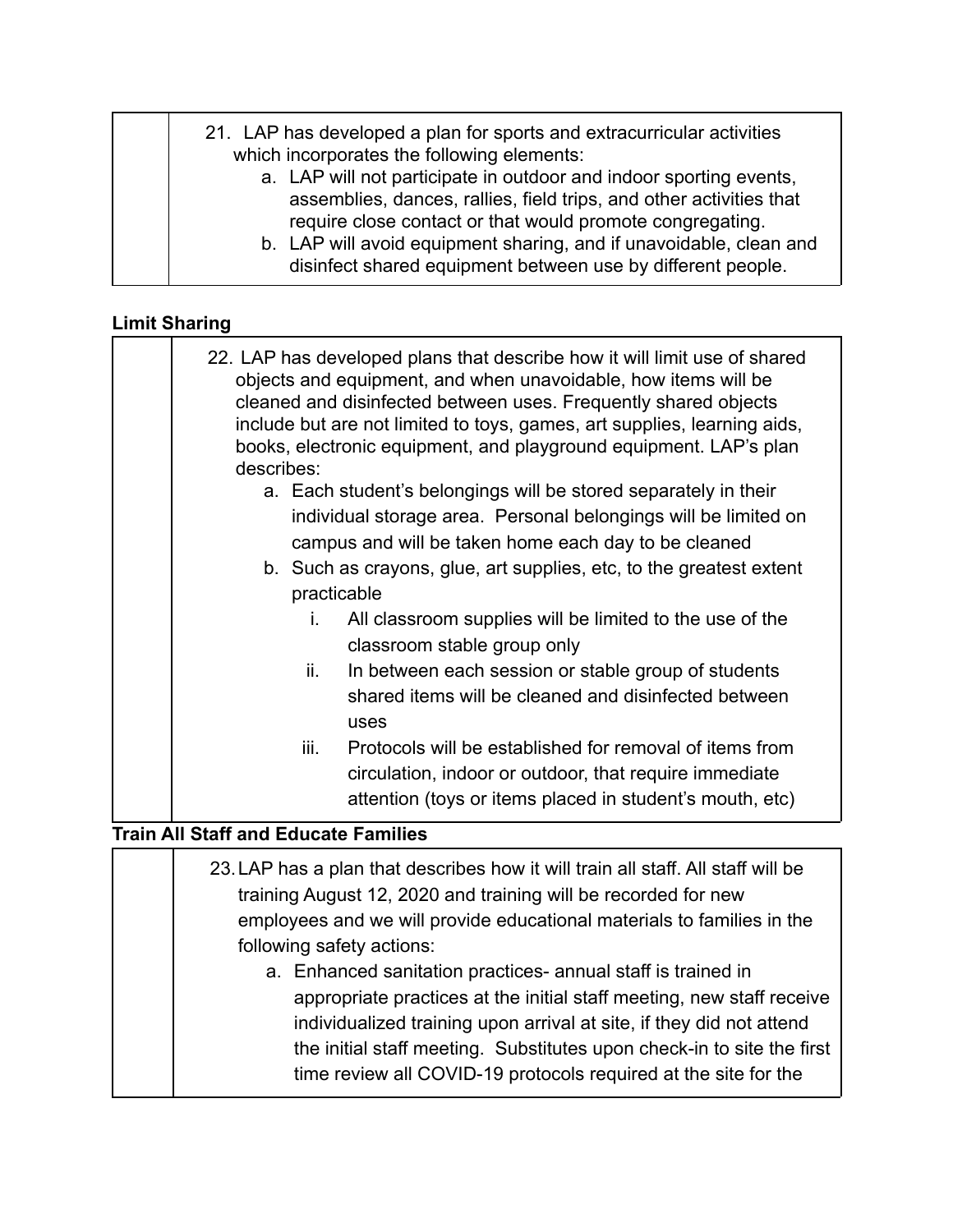|    | position they are filling. Parents are made aware of practices at<br>the "return to school orientation day" |
|----|-------------------------------------------------------------------------------------------------------------|
|    | b. Physical distancing guidelines- will be a part of initial staff                                          |
|    | training, and reviewed with parents at orientation (in-person or                                            |
|    | virtual). Signage will be posted on campus.                                                                 |
|    | c. Use of face coverings- will be reviewed with staff at initial                                            |
|    | training, and with parents at orientation (in-person or virtual).                                           |
|    | Signage will be posted to remind campus employees and visitors                                              |
|    | of this practice                                                                                            |
|    | d. Screening practices- will be reviewed with all employees prior to                                        |
|    | their return to work, parents will be made aware of daily active                                            |
|    | screening practices during orientation (in-person or virtual)                                               |
|    | e. COVID-19 specific symptom identification- will be shared with                                            |
|    | both staff and parents prior to the return to school. Staff and                                             |
|    | parents will receive updates as needed and information                                                      |
| f. | Preventing the spread of COVID-19 if you are sick, including the                                            |
|    | importance of not coming to work if symptoms are present, or if                                             |
|    | they or someone they live with has been diagnosed with                                                      |
|    | COVID-19.                                                                                                   |
|    | g. Proper use, removal and washing of cloth face coverings- will be                                         |
|    | shared with staff prior to their return to work and parents at                                              |
|    | orientation (in-person or virtual)                                                                          |
| h. | The plan and procedures to follow when children or adults                                                   |
|    | become sick at school.                                                                                      |
|    | 24. To the greatest extent possible, training and education will be provided                                |
|    | virtually. If an in-person option is provided, physical distancing will be                                  |
|    | maintained to the greatest extent possible. Orientation will also be                                        |
|    | posted on our school website and materials will be available following                                      |
|    | the first day of school                                                                                     |
|    |                                                                                                             |

# **Check for Signs and Symptoms**

| 25. LAP in conjunction with FUESD has developed and is ready to     |
|---------------------------------------------------------------------|
| implement daily symptom and temperature screening of all students,  |
| staff, and visitors prior to admitting them to the school campus or |
| school bus. The plan includes the following elements:               |
|                                                                     |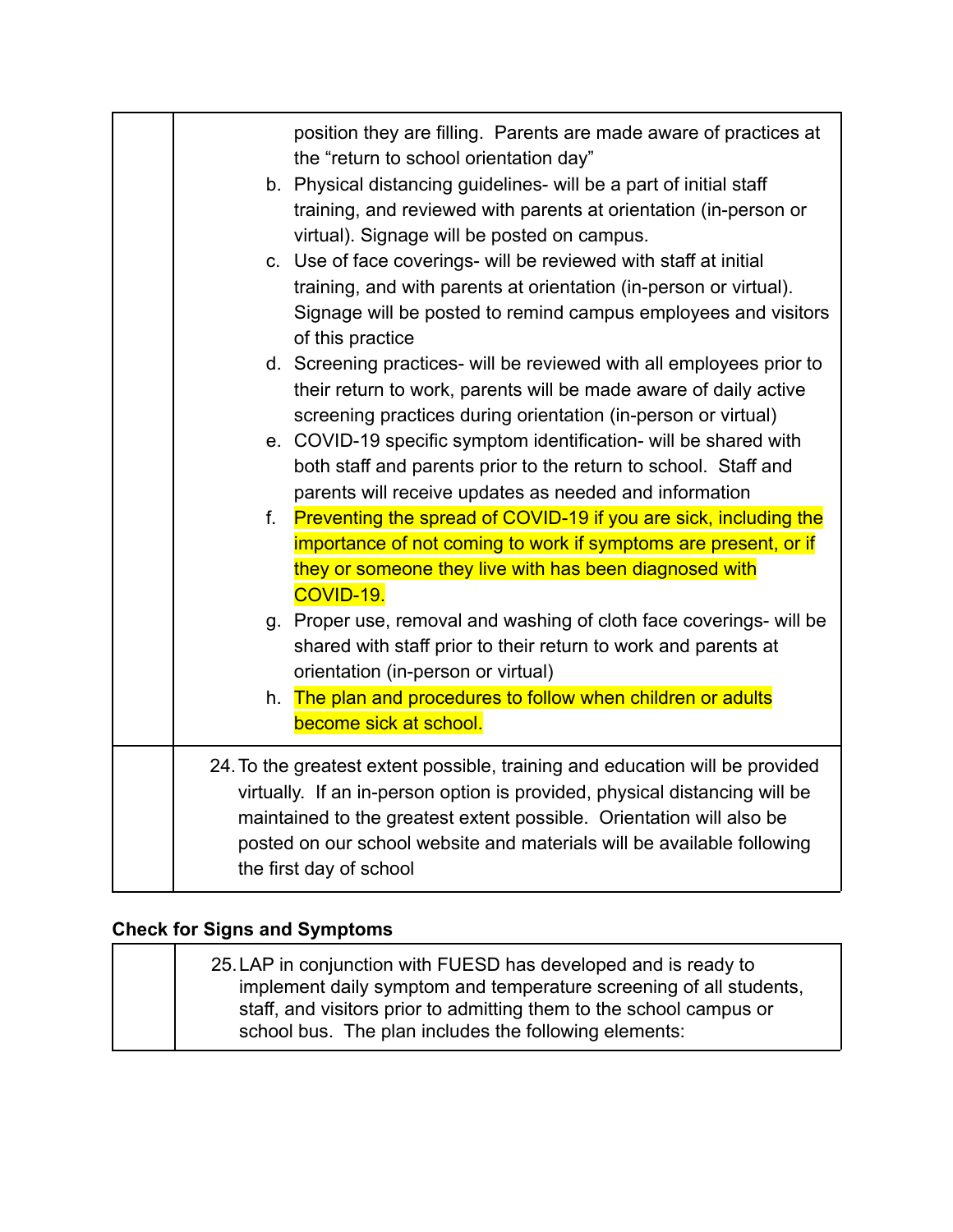|             | a. Actively encouraging students and staff who are sick or who<br>have been in close contact with a person with COVID-19 to stay<br>home<br>j.<br>FUESD policies encourage sick staff and students to stay<br>at home without fear or reprisal, and ensure staff,                                                                                                                                                                                                                                                                                                                                                                                                                                                                                                                                                                                                                                                                                                                                                                                                                                                                                                                                     |
|-------------|-------------------------------------------------------------------------------------------------------------------------------------------------------------------------------------------------------------------------------------------------------------------------------------------------------------------------------------------------------------------------------------------------------------------------------------------------------------------------------------------------------------------------------------------------------------------------------------------------------------------------------------------------------------------------------------------------------------------------------------------------------------------------------------------------------------------------------------------------------------------------------------------------------------------------------------------------------------------------------------------------------------------------------------------------------------------------------------------------------------------------------------------------------------------------------------------------------|
|             |                                                                                                                                                                                                                                                                                                                                                                                                                                                                                                                                                                                                                                                                                                                                                                                                                                                                                                                                                                                                                                                                                                                                                                                                       |
|             | students, and students' families are aware of these<br>policies                                                                                                                                                                                                                                                                                                                                                                                                                                                                                                                                                                                                                                                                                                                                                                                                                                                                                                                                                                                                                                                                                                                                       |
|             | b. Temperatures will be taken with infrared no-touch thermometers<br>Staff will be asked to temperature check at home prior to<br>i.<br>coming to work, and staff temperatures will be taken upon<br>signing on to the shift, along with a visual wellness check<br>Staff reporting to work will be affirming that they have not<br>experienced or been exposed to COVID-19 symptoms or<br>a positive test                                                                                                                                                                                                                                                                                                                                                                                                                                                                                                                                                                                                                                                                                                                                                                                            |
| ii.<br>iii. | c. All individuals will be asked about COVID-19 symptoms within<br>the last 24 hours and whether anyone in their home has had<br>COVID-19 symptoms or a positive test<br>LAP will provide parents with the list of screening<br>i.<br>questions to allow parents an opportunity to review the<br>questions daily. Signage will be used at drop off to<br>submit answers on symptoms and exposures<br>electronically before or at student drop off prior to<br>releasing the student to the screening area. The screener<br>will have direct access to this information via a mobile<br>device at the time of the students screening. The<br>procedures for parents to monitor symptoms and<br>temperature check at home will be shared.<br>The procedures for parents to monitor symptoms and<br>temperature check at home will be shared.<br>Student temperature checks will be conducted at home<br>prior to drop off at school or going to the bus stop. If<br>taken at school, use of a no-touch thermometer.<br>d. FUESD will use the San Diego County Public Health Services<br>(PHS) and SDCOE temperature and screening criteria. This<br>criteria will be maintained and updated by SDCOE in |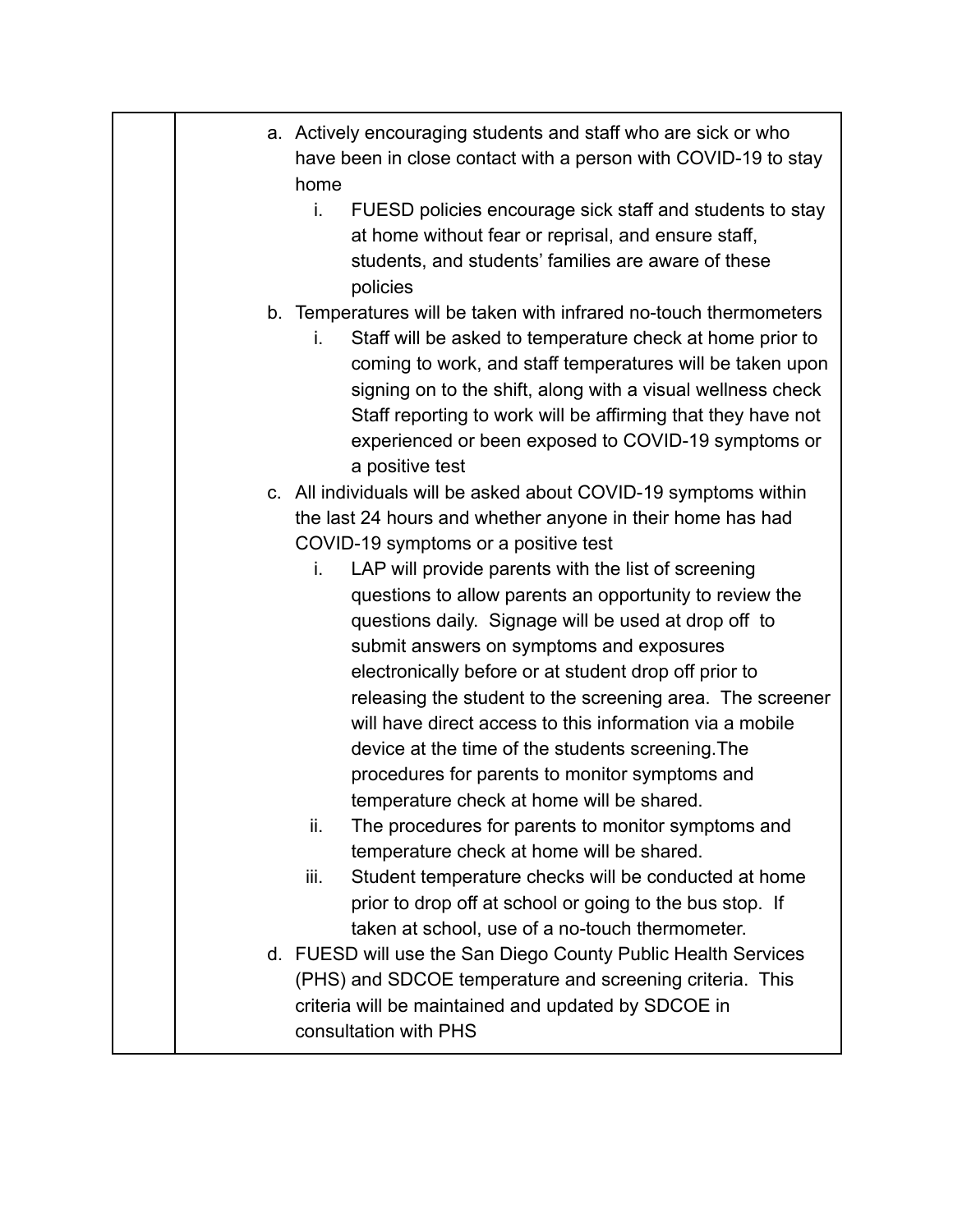| Students and staff with fever, symptoms, or exposure to<br>İ.<br>COVID-19 will be sent home in accordance to the county<br>criteria                                                                                                                                                                                                                                                                                                                        |
|------------------------------------------------------------------------------------------------------------------------------------------------------------------------------------------------------------------------------------------------------------------------------------------------------------------------------------------------------------------------------------------------------------------------------------------------------------|
| e. All staff will be trained to conduct visual wellness checks<br>throughout the day to monitor staff and students intermittently for<br>signs of illness                                                                                                                                                                                                                                                                                                  |
| If a student is exhibiting symptoms of COVID-19, the health<br>f.<br>technician and/or site supervisor will communicate with the<br>parent/caregiver and refer to the student's health history form<br>and/or emergency card to identify if the student has a history of<br>allergies, and if the symptoms are new/not typical<br>g. Handwashing stations or hand sanitizer will be made available<br>and required for use immediately following screening |
| 26. FUESD and LAP have plans that describe how it will document/track<br>incidents of possible exposure and notify local health officials, staff, and<br>families immediately of any positive case of COVID-19 while<br>maintaining confidentiality as required under FERPA and state law<br>related to privacy of educational records                                                                                                                     |
| 27. FUESD and LAP have developed plans to prevent discrimination<br>against students who (or whose families) were or are diagnosed with<br>COVID-19                                                                                                                                                                                                                                                                                                        |

### **Plan for When a Staff Member, Child or Visitor Becomes Sick**

| 28. LAP has developed a plan for responding when a staff member, child,<br>or visitor becomes ill. Staff Guidelines and protocols copied/laminated<br>for each staff member. The plan describes how the school will:<br>a. Use a quarantine/isolation area to separate anyone who exhibits<br>symptoms of COVID-19                                                                                                                                                                                     |
|--------------------------------------------------------------------------------------------------------------------------------------------------------------------------------------------------------------------------------------------------------------------------------------------------------------------------------------------------------------------------------------------------------------------------------------------------------------------------------------------------------|
| b. Any student or staff exhibiting symptoms will immediately be<br>required to wear a face covering and will be required to wait in<br>the quarantine area until they can be picked up by their<br>guardian/caregiver for transport home or to a healthcare facility,<br>as soon as is practicable<br>Sick staff members and the student's parent/or guardian<br>$\mathbf{L}$<br>will be advised not to return until they have met the CDC<br>criteria to discontinue home isolation, including 3 days |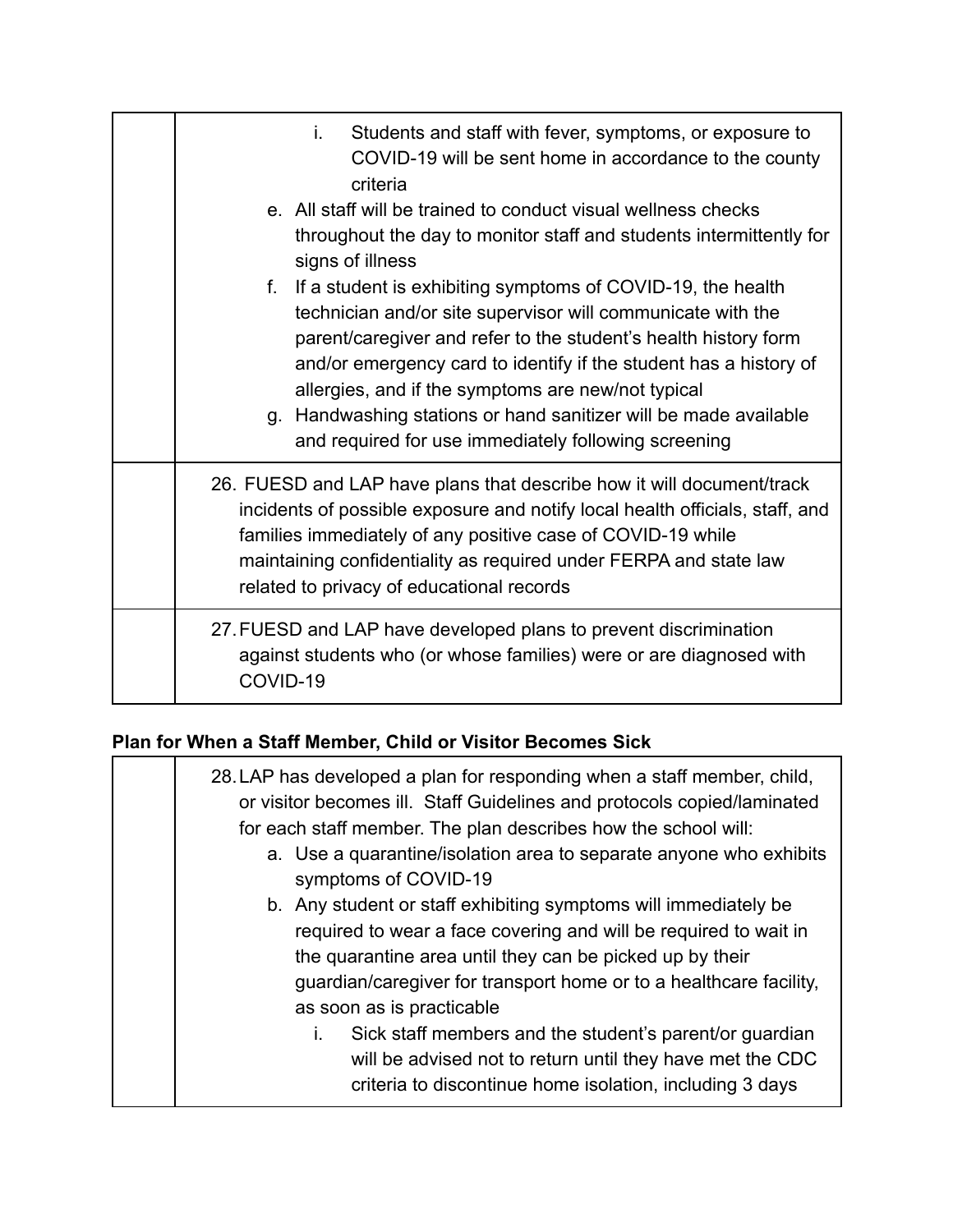|    | with no fever, symptoms have improved and 10 days<br>since symptoms first appeared                                                                                                                                                                                                                                                                                                                                                                                                                                                                                                   |
|----|--------------------------------------------------------------------------------------------------------------------------------------------------------------------------------------------------------------------------------------------------------------------------------------------------------------------------------------------------------------------------------------------------------------------------------------------------------------------------------------------------------------------------------------------------------------------------------------|
|    | c. The parent/guardian will be asked to provide a safe transport<br>home or to a healthcare facility, as soon as is practicable, when<br>a student is exhibiting COVID-19 symptoms. If a parent needs<br>further assistance the district will work with families individually                                                                                                                                                                                                                                                                                                        |
|    | d. In cases of serious illness including persistent pain or pressure<br>in the chest, confusion, or bluish lips or face, 9-1-1 will be<br>contacted. FUESD will seek regular updates and further details<br>regarding symptoms                                                                                                                                                                                                                                                                                                                                                       |
|    | e. Once the quarantine area has been vacated by a sick individual,<br>the area will be closed off and will not be used before cleaning<br>and disinfection has occurred. In serious cases and to reduce<br>exposure risk the space should remain closed for 24 hours prior<br>to disinfecting, if practicable. If not possible, waiting as long as<br>practicable is advised. Ensure a safe and correct application of<br>disinfectants using PPE and ventilation recommended for<br>clearing. Disinfectant products will be kept away from students<br>and out of reach of children |
| f. | The school site will ensure that students, including students with<br>disabilities, have access to instruction when out of class, as<br>required by federal and state law                                                                                                                                                                                                                                                                                                                                                                                                            |
|    | g. If advised by San Diego Public Health Services, FUESD will<br>provide students, teachers, and staff from higher transmission<br>areas, opportunities for telework, virtual learning, independent<br>study and other options as feasible to reduce travel to schools in<br>lower transmission areas and vice versa                                                                                                                                                                                                                                                                 |

# **Maintain Healthy Operations**

| 29. LAP has plans that describe how it will:                      |
|-------------------------------------------------------------------|
| a. Monitor staff absenteeism and have a roster of trained back-up |
| staff - Staff absenteeism is monitored through AESOP and          |
| appropriately trained back-up staff is assigned through this      |
| system to the school site, upon arrival at the school site        |
| additional training and protocols are reviewed with the back up   |
| staff by the site supervisor                                      |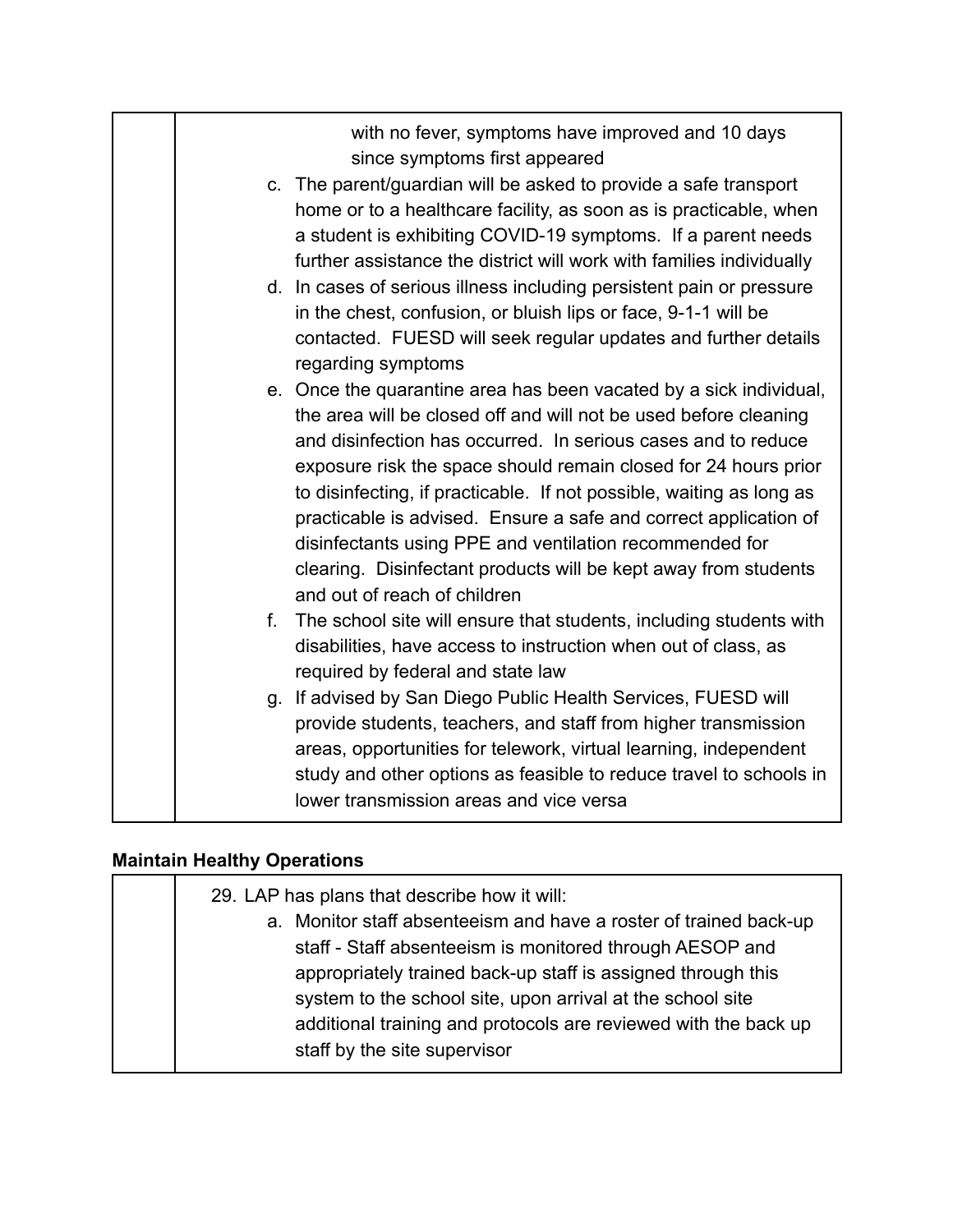|    | b. The site administrator, or designee and the onsite health<br>technician will monitor types of illnesses and symptoms among<br>students and staff to help isolate them promptly. The site staff is<br>also in regular contact with district nursing staff for support and<br>guidance regarding illness and COVID-19 symptoms                                                                                                                                                                                 |
|----|-----------------------------------------------------------------------------------------------------------------------------------------------------------------------------------------------------------------------------------------------------------------------------------------------------------------------------------------------------------------------------------------------------------------------------------------------------------------------------------------------------------------|
|    | c. The site administrator and the health technician clerk have been<br>designated as the liaisons for responding to COVID-19<br>concerns. Employees are made aware of who they are and how<br>to contact them prior to the staff return to work. The liaisons will<br>be trained to coordinate documentation and tracking of possible<br>exposures, in order to notify the district nurses who work with<br>public health officials and then to notify staff and families in a<br>prompt and responsible manner |
|    | d. LAP will maintain communication systems that allow staff and<br>families to self-report symptoms and receive prompt notifications<br>of exposures and closures, while maintaining confidentiality, as<br>required by FERPA and state law related to privacy of<br>educational records                                                                                                                                                                                                                        |
|    | e. Local public health officials will be notified and with guidance<br>provided by the district nurses' all staff and families will<br>immediately be notified of any positive case of COVID-19 while<br>maintaining confidentiality as required by state and federal laws<br>Parent Letter English/Spanish<br>İ.                                                                                                                                                                                               |
| f. | Support staff and students who are at higher risk for severe<br>illness or who cannot safely distance from household contacts at<br>higher risk will be provided with educational options such as<br>virtual learning or independent study                                                                                                                                                                                                                                                                      |

### **Considerations for Partial or Total Closures**

| 30. FUESD has developed plans for the possibility of repeated closures of<br>classes, groups, or entire facilities when persons associated with the<br>facility or in the community become ill with COVID-19. The plans<br>describe how the school will respond when a student, teacher, or staff<br>member tests positive for COVID-19 and has exposed others at the<br>school, including:<br>a. In consultation with the local public health department, the<br>process for determining: |  |
|--------------------------------------------------------------------------------------------------------------------------------------------------------------------------------------------------------------------------------------------------------------------------------------------------------------------------------------------------------------------------------------------------------------------------------------------------------------------------------------------|--|
|--------------------------------------------------------------------------------------------------------------------------------------------------------------------------------------------------------------------------------------------------------------------------------------------------------------------------------------------------------------------------------------------------------------------------------------------------------------------------------------------|--|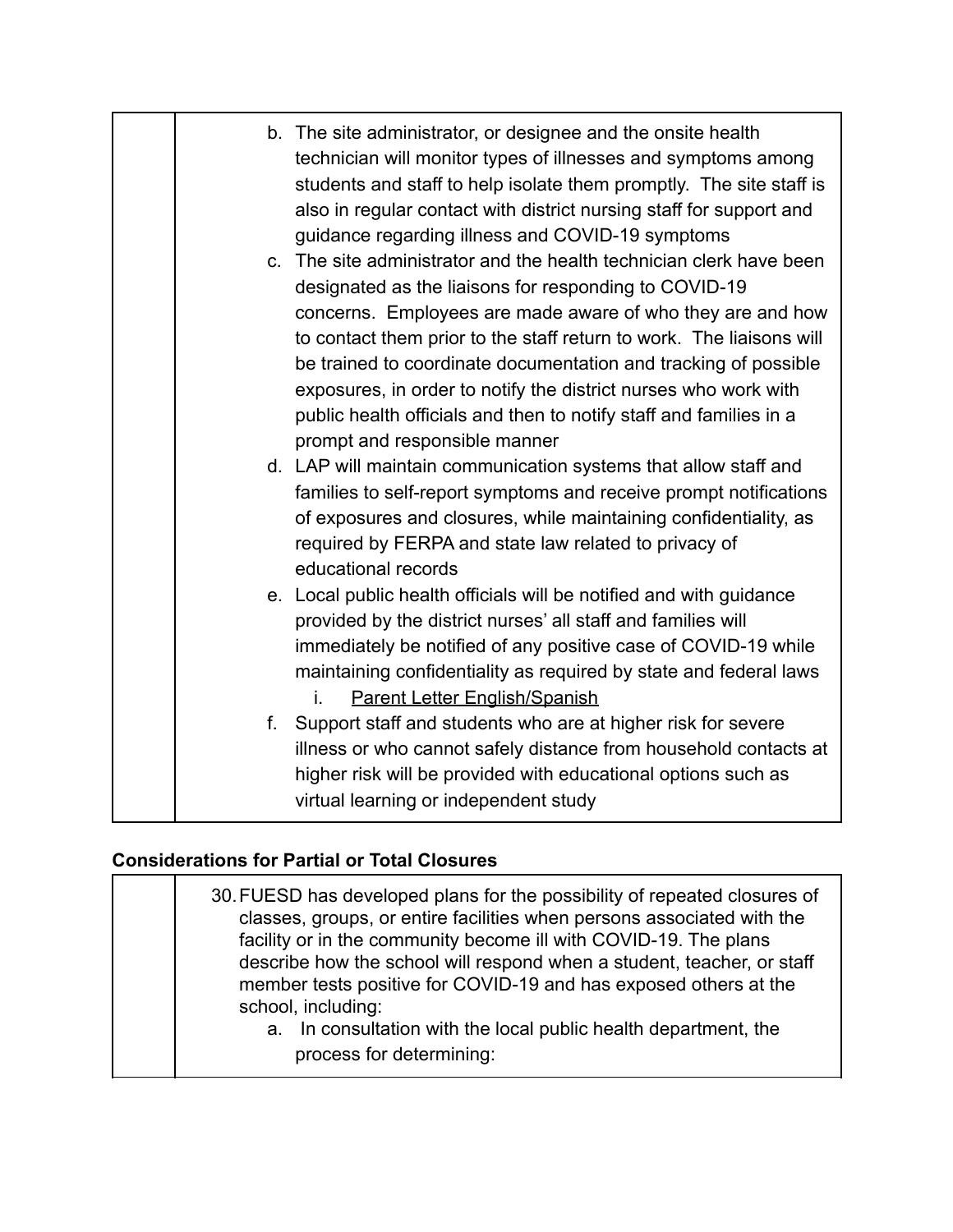| Whether total or partial closure of the school is warranted<br>j.<br>and length of time necessary, based on the risk level<br>within the specific community as determined by the local<br>public health officer<br>ii.<br>Identifying close contacts at the school who self-isolate at<br>home for 14 days<br>1. From classroom, office, or activity where the<br>infected person was based<br>2. Other close contacts<br>Additional areas of the school visited by the COVID-19<br>iii.<br>positive individual may also need to be closed temporarily<br>for cleaning and disinfection<br>b. FUESD and LAP will implement communication plans for school<br>closure to include outreach to students, parents, teachers, staff,<br>and the community using various methods of communications,<br>such as the district website, the emergency all-call system in our<br>student information system, Remind, and/or paper letters |
|---------------------------------------------------------------------------------------------------------------------------------------------------------------------------------------------------------------------------------------------------------------------------------------------------------------------------------------------------------------------------------------------------------------------------------------------------------------------------------------------------------------------------------------------------------------------------------------------------------------------------------------------------------------------------------------------------------------------------------------------------------------------------------------------------------------------------------------------------------------------------------------------------------------------------------|
| 31. LAP has developed a plan that describes how it will provide continuity<br>of education:<br>a. When a student is absent due to COVID-19 like symptoms or<br>exposure to someone who has tested positive for COVID-19<br>The school site will provide independent study plans a<br>i.<br>week at a time, along with online learning resources and a<br>check-out device if needed<br>b. During a school closure<br>The school site will provide one week to monthly<br>i.<br>independent study plans with a suggested daily schedule,<br>along with age appropriate online learning resources and<br>access to a check-out device if needed                                                                                                                                                                                                                                                                                   |
| 32. LAP has developed a plan that describes how it will continue nutrition<br>services:<br>a. When a student is absent due to COVID-19 like symptoms or<br>exposure to someone who has tested positive for COVID-19,<br>such as drive thru/grab-and-go meal pick up and/or sack meals<br>from a central meal location                                                                                                                                                                                                                                                                                                                                                                                                                                                                                                                                                                                                           |